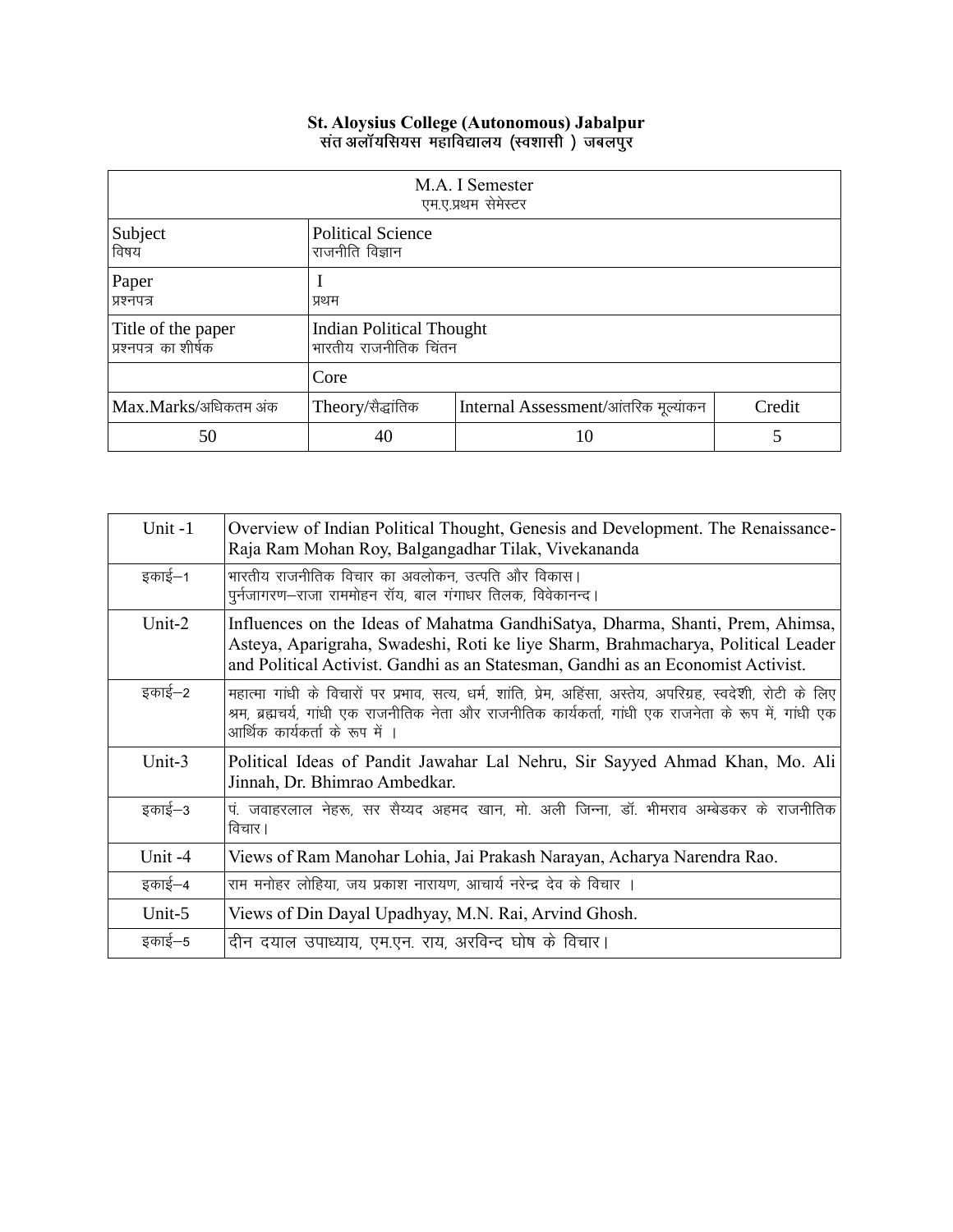## St. Aloysius College (Autonomous) Jabalpur<br>संत अलॉयसियस महाविद्यालय (स्वशासी ) जबलपुर

|                                            |                                                                 | M.A. I Semester<br>एम.ए.प्रथम सेमेस्टर |        |
|--------------------------------------------|-----------------------------------------------------------------|----------------------------------------|--------|
| Subject<br>विषय                            | <b>Political Science</b><br>राजनीति विज्ञान                     |                                        |        |
| Paper<br>प्रश्नपत्र                        | Н<br>द्वितीय                                                    |                                        |        |
| Title of the paper<br>प्रश्नपत्र का शीर्षक | <b>Indian Government And Politics</b><br>भारतीय शासन और राजनीति |                                        |        |
|                                            | Core                                                            |                                        |        |
| Max.Marks/अधिकतम अंक                       | Theory/सैद्धांतिक                                               | Internal Assessment/आंतरिक मूल्यांकन   | Credit |
| 50                                         | 40                                                              | 10                                     |        |

| Unit-1 | Indian Constitution: Making of the Indian Constitution. Characteristics of<br>Indian Constitution. Preamble. Fundamental Rights and Directive Principles of<br>State Policy. Amendment Process. Federalism, Centre-State Relations. |
|--------|-------------------------------------------------------------------------------------------------------------------------------------------------------------------------------------------------------------------------------------|
| इकाई–1 | भारतीय संविधान :-- भारतीय संविधान का निर्माण,, भारतीय संविधान की विशेषताएँ, प्रस्तावना, मौलिक<br>अधिकार एवं राज्य के नीति निर्देशक तत्व, संशोधन प्रक्रिया । संघवाद, केन्द्र – राज्य सम्बन्ध ।                                       |
| Unit-2 | Union Government: President, Prime Minister and Council of Ministers,<br>Parliament. Supreme Court of India. Judicial Review and Judicial Activism.                                                                                 |
| इकाई–2 | केन्द्रीय सरकार : राष्ट्रपति, प्रधानमंत्री और मंत्रिपरिषद्, संसद। भारत का सर्वोच्च न्यायालय, न्यायिक<br>पुनरावलोकन और न्यायिक सकियता।                                                                                               |
| Unit-3 | Political Parties and Pressure Groups. Nature of Party System, Major National<br>Political Parties and Regional Political Parties. Pressure Groups: Types and<br>Functioning.                                                       |
| इकाई–3 | राजनीतिक दल : दलीय व्यवस्था की प्रकृति, प्रमुख राष्ट्रीय राजनीतिक दल और क्षेत्रीय राजनीतिक<br>दल, दबाव समूह : प्रकार और कार्य पद्वति ।                                                                                              |
| Unit-4 | Determinants of Indian Politics: Caste, Communalism, Regionalism, Language,<br>OBC and Dalits. Politics of Coalition Governments in India. Criminalization of<br><b>Indian Politics.</b>                                            |
| इकाई–4 | भारतीय राजनीति के निर्धारक तत्व :--जाति, सम्प्रदायवाद, क्षेत्रीयतावाद ,भाषा ,पिछड़ा वर्ग एवं दलित।<br>भारत में साझा सरकारों की राजनीति, भारतीय राजनीति का अपराधीकरण।                                                                |
| Unit-5 | Meaning, Nature and Determinants of State Politics. Impact of State Politics on<br>National Politics. Comparative Study of Human Development Index of Indian<br>States.                                                             |
| इकाई–5 | राज्य राजनीति का अर्थ, प्रकृति एवं निर्धारक तत्त्व । राष्ट्रीय राजनीति पर राज्यों की राजनीति का<br>प्रभाव । राज्यों के मानव विकास सूचकांक का तुलनात्मक अध्ययन ।                                                                     |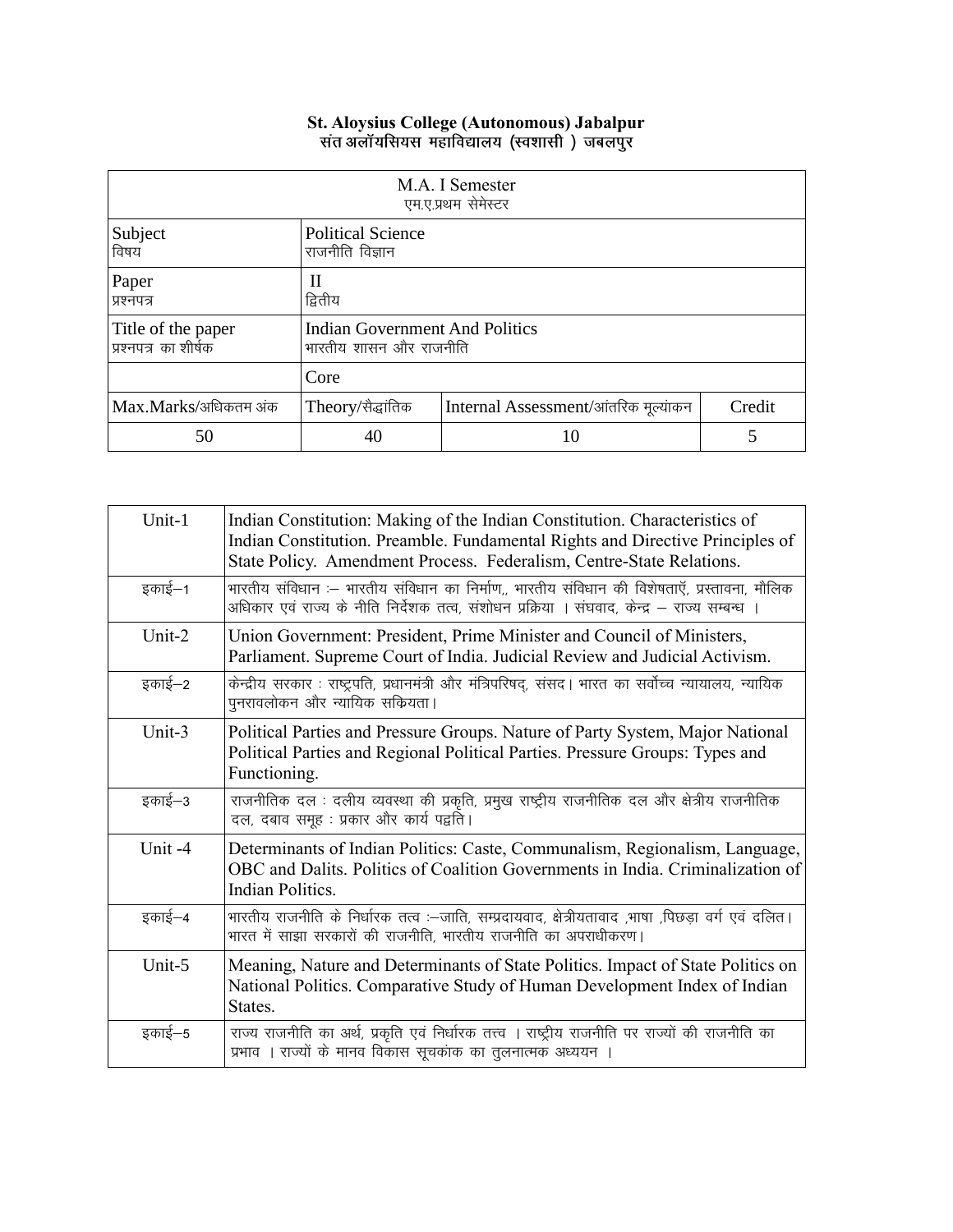## St. Aloysius College (Autonomous) Jabalpur<br>संत अलॉयसियस महाविद्यालय (स्वशासी ) जबलपुर

|                                            |                                                                                                     | M.A. I Year<br>एम.ए.प्रथम वर्ष       |        |
|--------------------------------------------|-----------------------------------------------------------------------------------------------------|--------------------------------------|--------|
| Subject<br>विषय                            | <b>Political Science</b><br>राजनीति विज्ञान                                                         |                                      |        |
| Paper<br>प्रश्नपत्र                        | Ш<br>तृतीय                                                                                          |                                      |        |
| Title of the paper<br>प्रश्नपत्र का शीर्षक | International Politics & Contemporary Political Issues<br>अंतर्राष्ट्रीय राजनीति और समसामयिक मुद्दे |                                      |        |
|                                            | Core                                                                                                |                                      |        |
| Max.Marks/अधिकतम अंक                       | Theory/सैद्धांतिक                                                                                   | Internal Assessment/आंतरिक मूल्यांकन | Credit |
| 50                                         | 40                                                                                                  | 10                                   | 5      |

| Unit-1    | Meaning, Nature and Scope of International Politics. Theories of International<br>Politics: Realism & Idealism, System Theory and Decision Making Theory.                                                                                                                          |
|-----------|------------------------------------------------------------------------------------------------------------------------------------------------------------------------------------------------------------------------------------------------------------------------------------|
| इकाई–1    | अंतर्राष्ट्रीय राजनीति : अर्थ, प्रकृति और क्षेत्र। अंतर्राष्ट्रीय राजनीति के सिद्धान्त : यर्थाथवाद, आदर्शवाद,<br>व्यवस्था सिद्धान्त और निर्णय निर्माण सिद्धान्त।                                                                                                                   |
| Unit- $2$ | The Elements of National Power and Limitations, Balance of Power and Collective<br>Security: Imperialism, Colonialism, New Colonialism and War. National Interest<br>and International Ideology, Morality                                                                          |
| इकाई–2    | राष्ट्रीय शक्ति के तत्व और सीमाएं, शक्ति संतुलन और सामूहिक सुरक्षा, साम्राज्यवाद, उपनिवेशवाद,<br>नवउपनिवेशवाद और युद्ध। राष्ट्रीय हित और अंर्तराष्ट्रीय विचारधारा, नैतिकता।                                                                                                        |
| Unit-3    | The Concept of Non-Alignment: Bases, Role and Relevance, Regional Cooperation:<br>SAARC, ASEAN, OPAC, OAS, Disarmament and Arms Control: CTBT, NPT,<br>PNE, Cold War and beginning of the New Détente. End of Cold War, Contemporary<br>Political Issues After in Post-Cold War.   |
| इकाई–3    | गुटनिरपेक्षता की संकल्पना : आधार, भूमिका और प्रासंगिकता, क्षेत्रीय सहयोग : दक्षेस, आसियान, ओपेक,<br>ओएएस, निशस्त्रीकरण और शस्त्र नियंत्रण: सी.टी.बी.टी., एन.पी.टी., पी.एन.ई., शीत युद्ध और नए दितान्त<br>का आरम्भ, शीत युद्ध का अंत, शीत युद्ध के बाद के समकालीन राजनीतिक मुद्दे । |
| Unit-4    | North-South Dialogue and South-South Dialogue and their major issues.<br>Globalization: Meaning, Nature, its advantages and disadvantages, role of the WTO.<br>Liberalization and changing Nature of State.                                                                        |
| इकाई–4    | उत्तर -दक्षिण संवाद, दक्षिण-दक्षिण संवाद और उसके प्रमुख मुद्दे। भूमंडलीकरण : अर्थ, प्रकृति उसके लाभ<br>हानि, विश्व व्यापार संगठन (WTO) की भूमिका, उदारीकरण और राज्य की परिवर्तित प्रकृति।                                                                                          |
| Unit-5    | Environmental Issues: Rio-Declaration 1992 and Rio-Bio Diversity Agreement.<br>Terrorism: Factors which give rise to terrorism, Terrorism in South Asia, Cross-<br>Border Terrorism.                                                                                               |
| इकाई–5    | पर्यावरणीय मुद्दे : रियो-घोषणा 1992 और रियो -जैव विविधता समझौता। आतंकवाद -कारण,<br>दक्षिण एशिया में आतंकवाद, सीमा-पार आतंकवाद।                                                                                                                                                     |